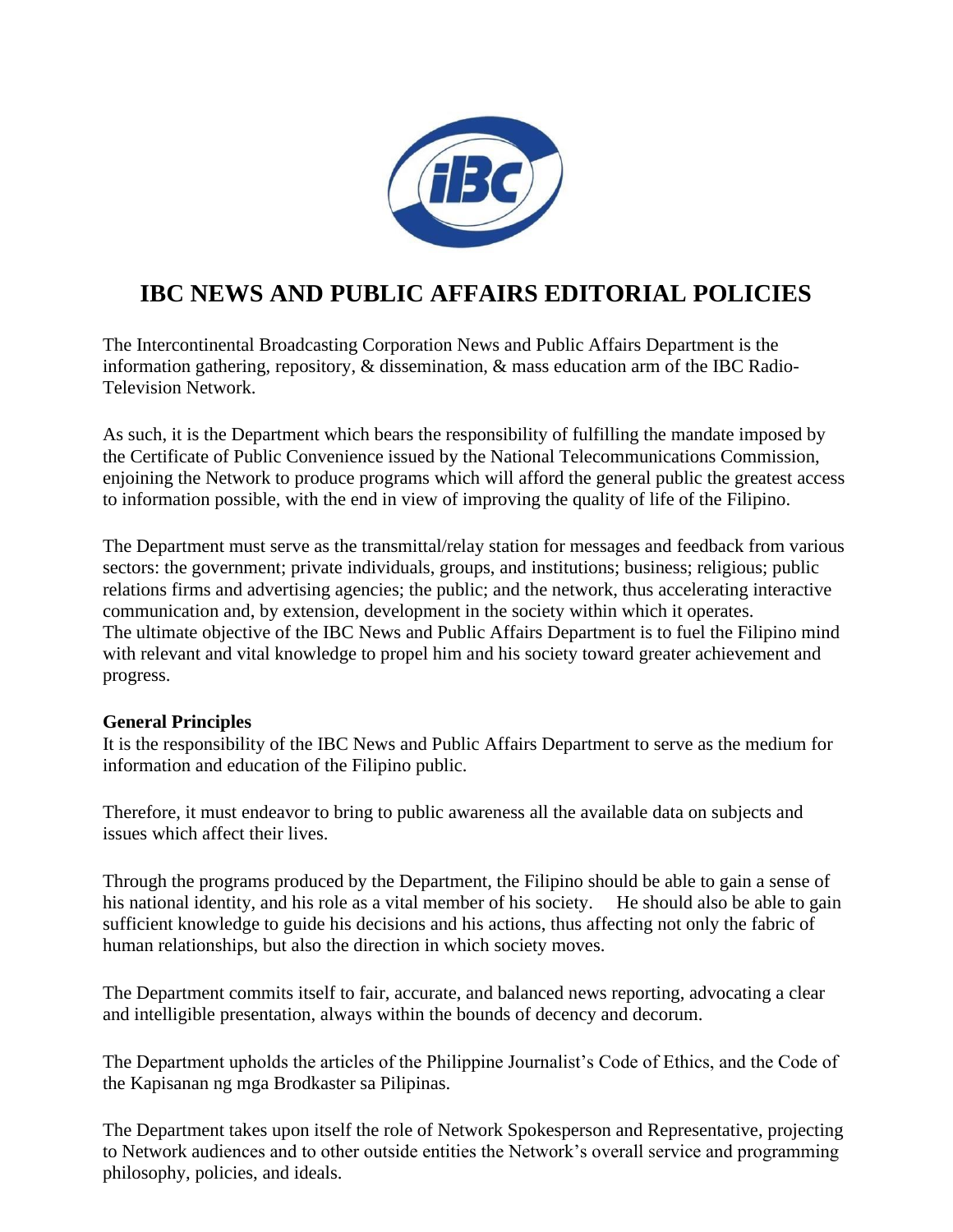#### **Principles Governing Relations with News Sources**

The Department shall endeavor to present views, comments, opinions, and insights on subjects and issues as faithfully as expressed by news sources.

There shall be no discrimination based on race, color, or creed against any individuals, groups, or institutions whose views, comments, opinions, and insights are news-worthy, and must be presented in the interest of fair, accurate, and balanced news reporting.

Confidentiality of information and of the identities of the informants shall be respected when specifically requested.

Every effort will be made to protect private reputations unless public interest justifies exposure.

Acceptance or offer of gifts, favors, and other considerations which could cast doubt on the integrity of the Department shall be discouraged.

Appropriate caution and discretion will be used in the broadcast of names and images of women and minors involved in criminal cases, controversies, or scandals to protect their reputations.

Excessive gore, violence, and other offensive images shall not be permitted prolonged exposure, and footage of such shall be carefully edited or treated to mitigate offensiveness.

The Department shall endeavor to preserve and uphold always the dignity and integrity of broadcast journalism.

#### **Principles Governing Relations with Government**

The Department shall uphold the Constitution of the Republic of the Philippines at all times.

The Department shall fully support Government policies, programs, and projects aimed directly at promoting the welfare and upliftment of the Filipino people.

Sufficient accommodation will be made in News and Public Affairs programs for Government announcements, explanations, and clarifications on its policies, programs, and projects, or on controversial subjects and issues involving Government.

Audio and video materials which may help in the Government's resolution of problems, issues, and cases will be made available upon request, without prejudice to the confidentiality requests of news sources.

In instances of national emergencies or crises, the Department shall make available to Government equipment, vehicles, manpower, and air time for emergency broadcasts.

Information and materials acquired by the Department which are considered "CLASSIFIED" or "CONFIDENTIAL" will be either used with discretion or withheld in the interest of national security.

The Department will not abide orders to distort facts or to withhold information to cover up for Government inadequacies or failures inimical to public interest.